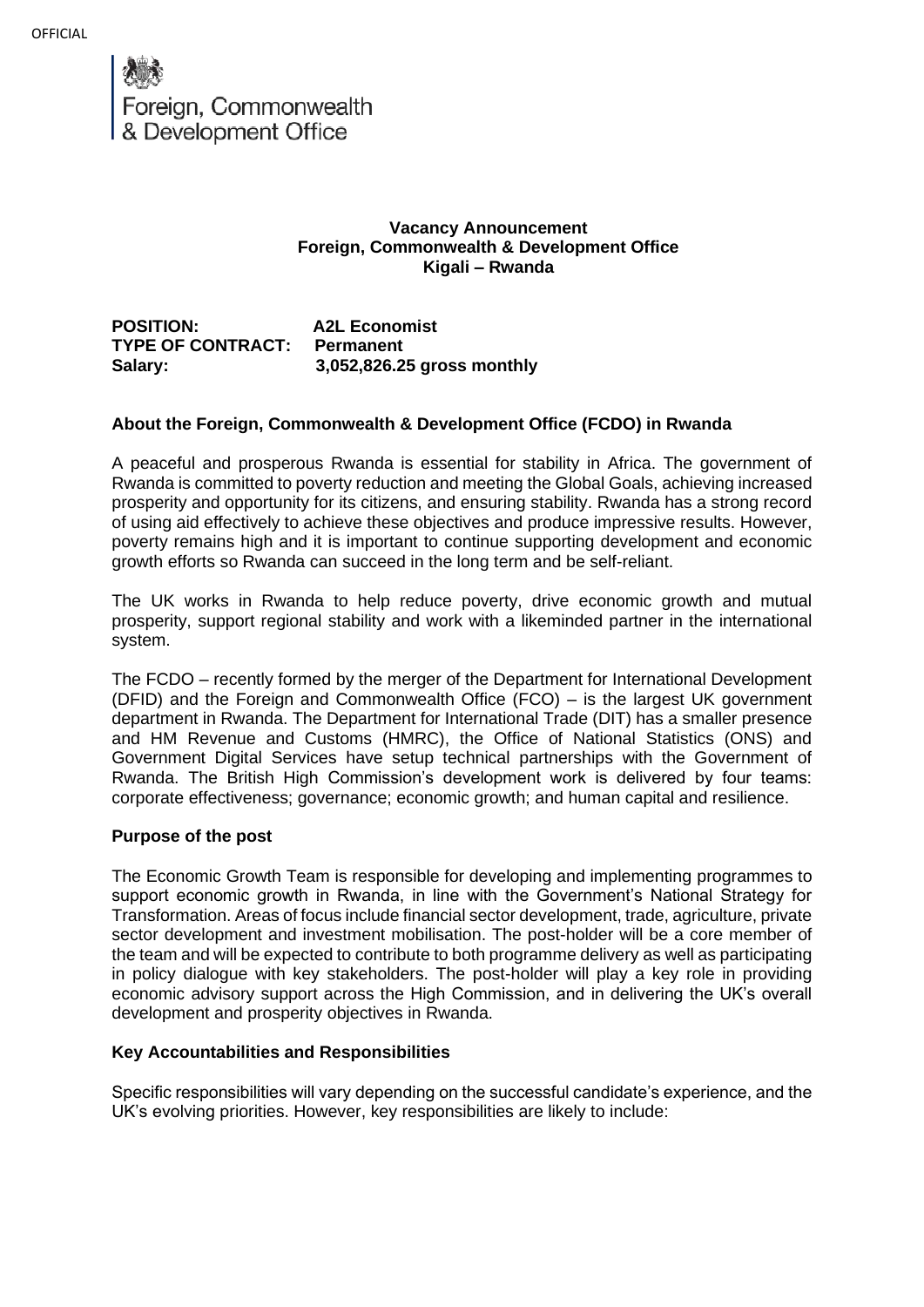Foreign, Commonwealth & Development Office

- Understanding and analysing the economic impacts of Covid-19 in Rwanda and advising on the responses of the Government of Rwanda and the British High Commission;
- Regular macro-economic monitoring, reporting and advice, covering issues such as the budget, inflation, debt, monetary and fiscal policy and wider economic growthrelated issues;
- Engagement with international financial institutions including the World Bank, International Monetary Fund (IMF) and African Development Bank (including on their Covid-19 response);
- Engaging with and influencing the Ministry of Finance and Economic Planning (MINECOFIN);
- Working across the British High Commission to enhance the value for money of UK spending.
- Helping deliver critical economic development programming and engaging in issues such as climate finance and green growth.

This is a great opportunity for an economist looking to shape the activity and policies of a significant development partner in Rwanda, expand their knowledge of development programming and influence policy dialogues with the Government of Rwanda.

# **Required Skills & Qualifications**

Required:

- Master's degree in economics, or equivalent experience applying economics in/for developing economies.
- Excellent written communication (in English) and IT skills.
- Excellent understanding of Rwanda's economy, private sector and business environment
- Experience of conducting and communicating macro-economic analysis.
- Ability to form relationships and collaborate with others.
- Ability to work in fast-paced environments and deliver to deadlines.
- Good judgement and ability to understand complex issues quickly.
- Flexibility and willingness to respond to a range of corporate needs.

Desirable:

- Experience designing and managing development programmes.
- Experience of working with or for development partners.
- Experience working in the private sector.
- Fluency in Kinyarwanda

# **Successful Candidate Criteria**

The successful post-holder will need to demonstrate the following UK Civil Service [behaviours](https://assets.publishing.service.gov.uk/government/uploads/system/uploads/attachment_data/file/717275/CS_Behaviours_2018.pdf) (core competencies) in the application form:

• Seeing the big picture: how your work fits into the overall development picture in Rwanda, and the wider work of the UK government.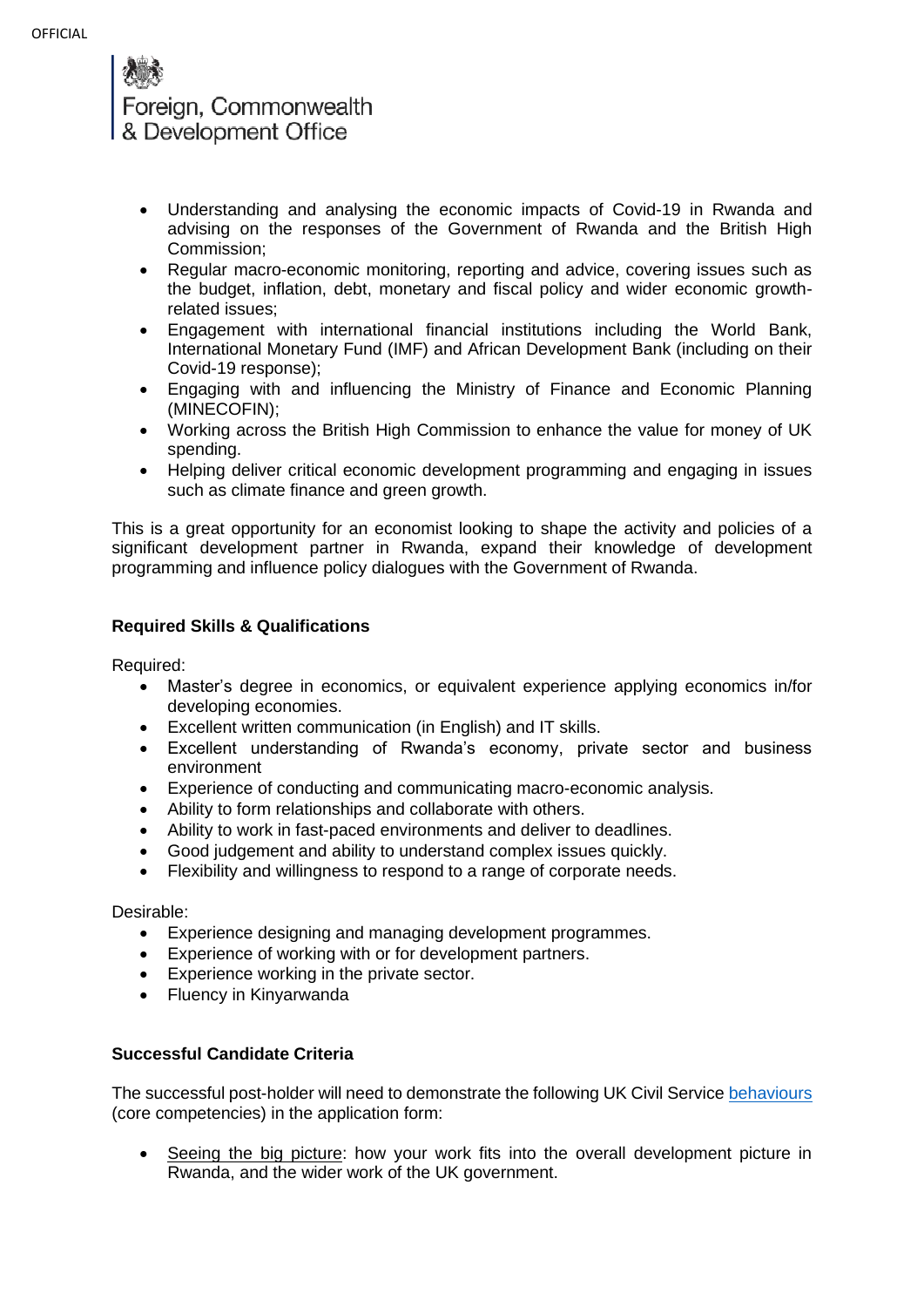

- Making effective decisions: using evidence to help the British High Commission make effective programming & policy decisions.
- Working together: building effective working relationships and networks on economics in Rwanda, across the British High Commission in Kigali and the FCDO more broadly.

Use the **STAR** method (Situation, Task, Action, Result) in answering core competencies and how you have demonstrated each behaviour.

Technical Competencies

## [Economics Advisers](https://dfid.sharepoint.com/sites/ts-37/Shared%20Documents/2016-07-18%20Economist%20Competency%20Framework%20FINAL%20(1)%20(5).pdf)

The post-holder will become an accredited member of the FCDO economics cadre. The role will require the following technical economist competencies.

- Macroeconomics knowledge:
	- $\circ$  Understanding the economy as a whole including: growth measurement, trends, drivers, and diagnostics; fiscal policy, budgeting, taxation and debt; monetary policy and exchange rates and regulation.
- Microeconomic knowledge:
	- o Understanding the behavior of firms and households including; importance of choices and incentives, demand, supply, markets and competition, core rationale for government intervention, core project appraisal skills, sectoral/market analysis.
- International economics:
	- o Understanding of the role of international linkages (trade, finance, technology transfer) on economic development and poverty reduction.
- Effective communication for economists:
	- o Ability to communicate complex technical ideas and arguments in ways which non-economists can readily understand, both verbally and in succinct prose.

DFID is committed to equal opportunities in its staffing policy and does not discriminate on the grounds of race, gender, age, religion, sexual orientation or disability. Selection will be on merit.

# **Important – HOW TO APPLY!!**

- The candidate must complete and attach the completed APPLICATION FORM to **[AfricaHRHubApplication1@dfid.gov.uk](mailto:AfricaHRHubApplication1@dfid.gov.uk) with a copy of their most recent CV. The subject line MUST read "RWA/016".**
- Failure to follow the outlined procedure might result in the application not being considered.